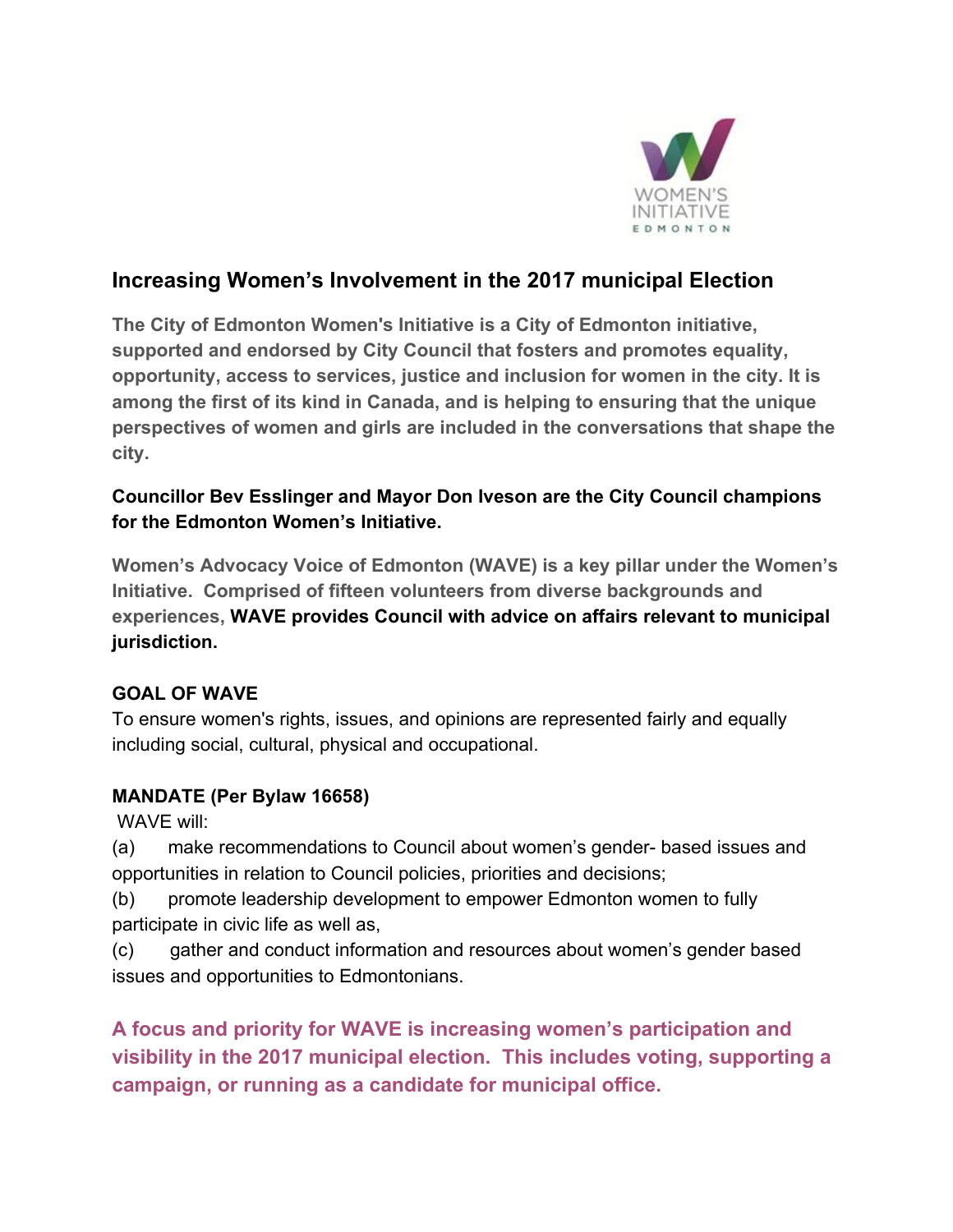## **WAVE STRATEGIC GOAL #4**

## **'We will see an increase in the number of women running for City Council'**

We will know we are successful if we achieve these measures and targets: number of women running for office increases by 10%, a WAVE workplan is developed and implemented, and resource materials are developed and distributed to women's organizations in Edmonton.

In order to accomplish our goal, we will complete various actions including (but not limited to):

4.1 Host and support public forums

4.2 Work with city clerk's office to promote women's participation as candidates

4.3 Increase awareness about the importance of women's perspectives in municipal government and at Council level

4.4 Develop a plan to increase the number of women running for office and to encourage women to vote

## **LEADERSHIP TEAM**

A leadership subcommittee consisting of five WAVE members will support this strategic goal and the plan developed to prioritize women's engagement in 2017 municipal elections focusing on the following strategies:

- *Research*
- *Partner*
- *Educate and Promote Awareness*
- *Monitor Progress and Evaluate*

# **Enclosed is a LIST OF INFORMATION AND RESOURCES that can be used by women to run for office or to support a campaign:**

## **Equal Voice**

Equal Voice is a volunteer organization that strives to have equal representation of elected officials as women. The goal is to promote the election of more women in government through our on-line campaign school, our experiences mentorship program of young women, our Canada Challenges initiatives, and working collaboratively with others. Run for Office Resources:

[https://www.equalvoice.ca/ab\\_north.htm](https://www.equalvoice.ca/ab_north.htm)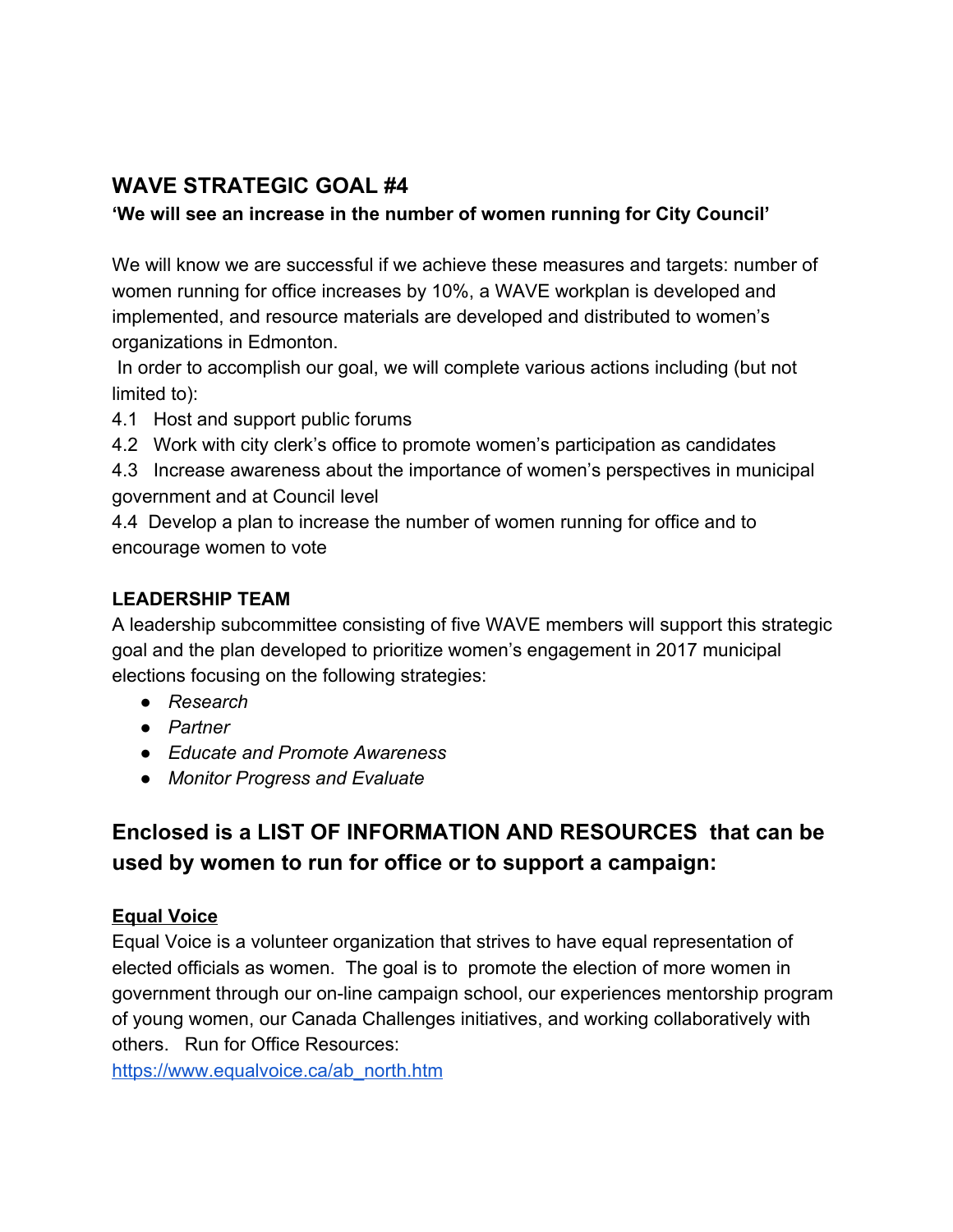#### **● [Getting to the Gate](http://www.gettingtothegate.com/)**

Getting to the Gate, an Equal Voice online tool for women interested in getting into politics

#### **Federation of Canadian Municipalities**

FCM has produced a wealth of information for its workshops on women in municipal government. This information has also been shared through a series of webinars that FCM has hosted for women who have not been able to attend the workshops. Now available as audio-video recordings, these webinars provide instruction and best practices around five key electoral challenges

[https://www.fcm.ca/home/programs/women-in-local-government/past-programs/getting-t](https://www.fcm.ca/home/programs/women-in-local-government/past-programs/getting-to-30-program.htm) [o-30-program.htm](https://www.fcm.ca/home/programs/women-in-local-government/past-programs/getting-to-30-program.htm)

#### ● **[Getting to 30% Lessons Learned Report](http://www.fcm.ca/Documents/reports/Women/FCM_Getting_to_30_percent_Lessons_Learned_EN.pdf)**

Getting to 30% built on 10 years of work focused on increasing the participation of women in municipal decision making. This document is an overview of the accomplishments of this project and identifies the key lessons learned

#### ● **[iKNOW Politics](http://iknowpolitics.org/en)**

International Knowledge Network of Women in Politics is an interactive network of women in politics who share experiences, resources and advise, and collaborate on issues of interest

● **[Municipal Elections in Canada: a Guide for Women Candidates](http://www.fcm.ca/Documents/tools/Women/Municipal_Elections_in_Canada_a_Guide_for_Women_Candidates_EN.pdf) excellent source)**  Why should women enter municipal politics? With women at the table, their issues are more likely to be included in all political discussions. Women also take a different approach to the process and to policy content

## **ADDITIONAL GROUPS WHO SUPPORT WOMEN WITH RESOURCES AND NETWORKS :**

#### ● **[Canadian Federation of Business and Professional Women's Clubs](http://bpwcanada.com/)**

The Canadian Federation of Business and Professional Women´s Clubs (BPW Canada) develops the professional and leadership potential of women in Canada through education, awareness, advocacy and mentoring within a supportive network.

#### ● **[Canadian Women Voters Congress](http://womenvoters.ca/)**

The Canadian Women Voters Congress is a non-partisan, grassroots charitable organization, dedicated to encouraging Canadian women to become strong,